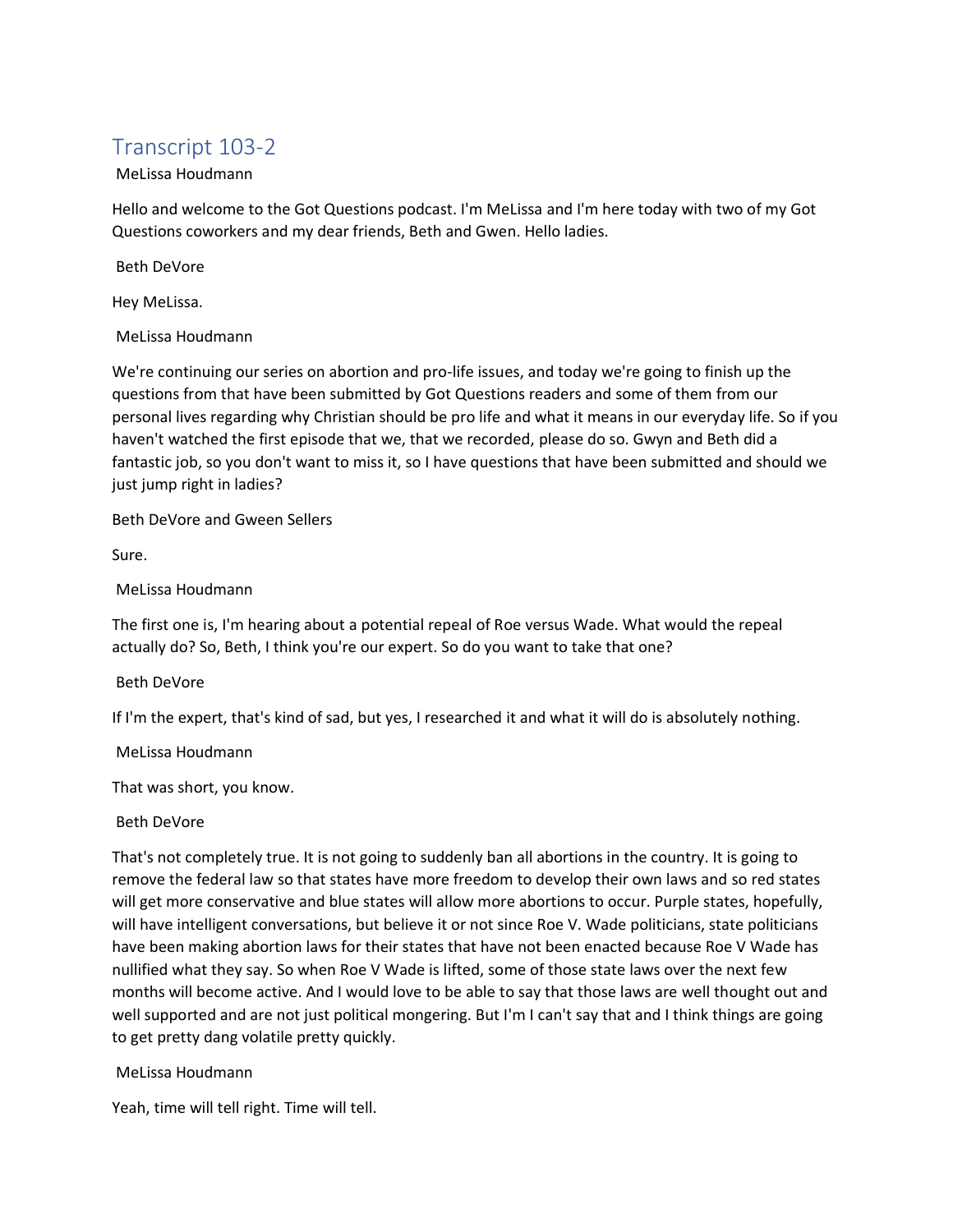#### Beth DeVore

Yeah, and either way we as the Christian community need to respond in ways that show that abortion is not an attractive choice and we need to support those who are looking to get an abortion anyway.

## MeLissa Houdmann

Right, and we'll we'll discuss that more later. That last sentence that you said. But yeah, that's a good reminder, alright.

# MeLissa Houdmann

The next question is, my cousin says she would never have an abortion, but she believes others should have the choice. So kind of like the I'm pro life, but I'll stand up for your pro choice kind of thing. So how do I respond to her sentiment?

# Beth DeVore

I understand that view to a point because I can be very cynical being a Gen Xer about the law. And think, well, we just need to make not aborting more attractive or we need to let Jesus change our hearts and you know the laws that are so harsh and actually I was reading through Galatians. 3:24 and it says, You know the law is our guardian. It shows us right and wrong. And did a little history. Ever since Aristotle societies have thought that life begins at the quickening, which is when the mother can feel the baby move and Aristotle thought that that happened at six weeks for boys and 11 and a half for girls.

#### MeLissa Houdmann

That's funny. I think think that changed a little since Aristotle was around.

# Beth DeVore

But that was the belief for a very long time, even colonial America. So where did we get the idea in more modern times that a baby wasn't worth considering until into the first trimester? That came from Roe V. Wade that came from the law. The law actually changed, how we view babies a little bit and what we thought was ethically appropriate. Yeah, so we, we do need the law to set boundaries. The law does inform our own ethics and for those in our generations it may have a minimal effect, but for the generations of our kids it will have a greater effect whether babies are considered persons at conception or later on, by the law. Of course, the law doesn't save us at a deeper level. Paul went to great links to show this. Galations 3:23-24 now before faith came, we were held in custody under the law being kept as prisoners until becoming faith would be revealed. Thus, the law had become our guardian until Christ, so that we could be declared righteous by faith.

# Beth DeVore

So the law can affect our behavior and our beliefs. But really, it only reveals the fact that there's something wrong with our hearts. And it does this in conjunction with the Holy Spirit. John 16 says the Holy Spirit can fix the world of sin, righteousness and judgment, and that's where we come in. That's where the church comes in to say where to go from there.

#### Gwen Sellers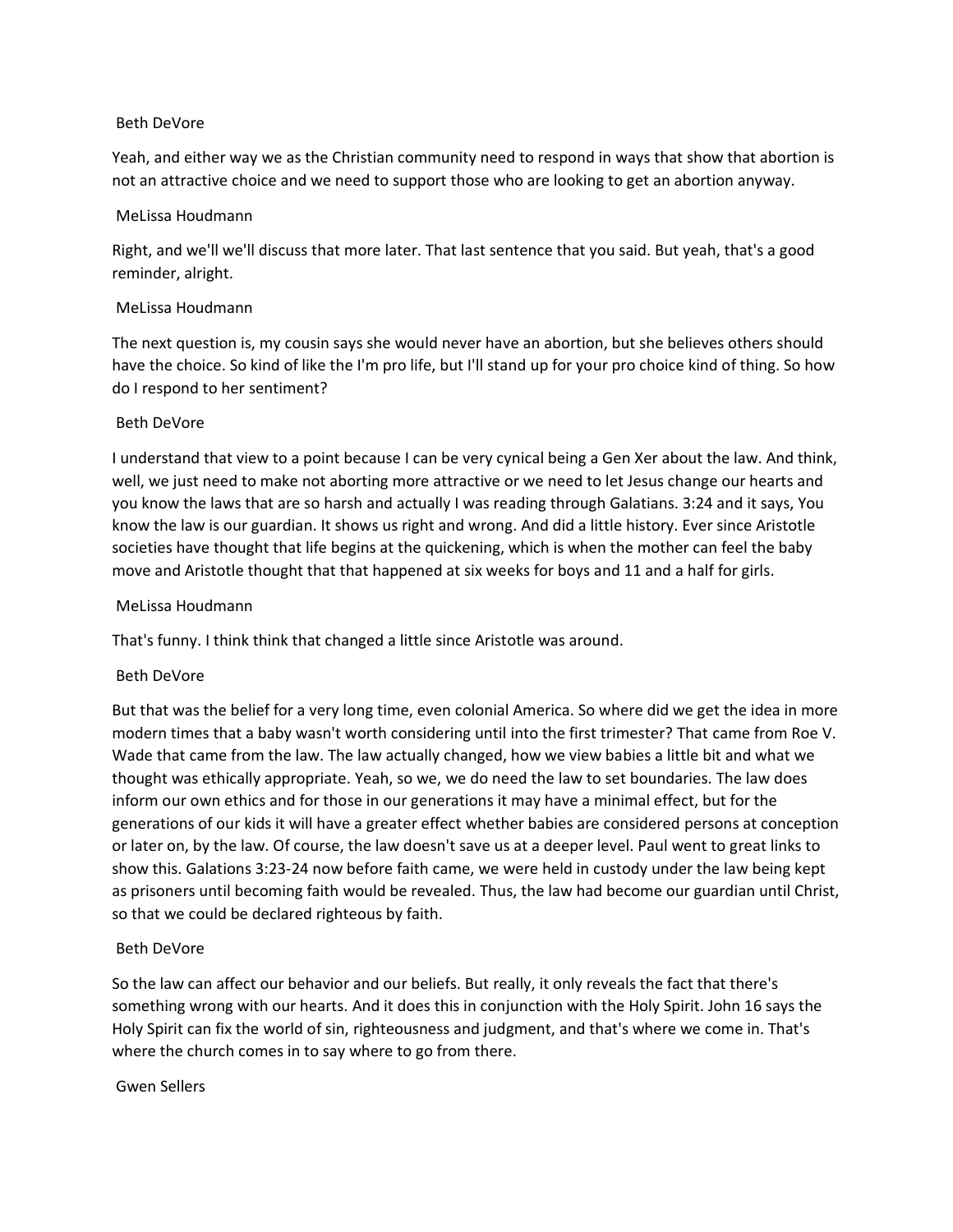And you know, I've heard that in the pro life movement, they often they talk about having different sort of prongs of the issue and one is the law. I mean we do want abortion to be outlawed, but like you said ultimately our society needs a heart change and really we want to be at a place where abortion is just unconscionable, it's just not even a thought like why would that be the solution? Because we have other solutions and other practical helps. And like you said, like that's where the church comes in.

# Gwen Sellers

So what are some ways that you guys have seen that happen? Like what are those practical, on the grounds, let's change the hearts of people and provide support.

# MeLissa Houdmann

Yeah, so I think this this whole sphere gives the church an opportunity to love people in very practical hands on ways. You know if we value the lives of the unborn and the women who carry them, both of them. We value both of them. You know, if we want life and flourishing for both of those people, you know we have to use more than words. We can't just post a meme or a sign or even sign a petition or vote for a specific candidate, you know, once we do that, we might get in an endorphin rush and call it good. You know we're good. We did our part. But you know we can't just say don't kill your baby and then hey go in peace and keep warm and well fed I think that's in James somewhere. We have to. We have to be able to put action behind those words, and you know, I I had a really amazing thing and really amazing in a life changing experience a few years ago.

# MeLissa Houdmann

I was having coffee with a friend at a local coffee shop and I actually called her and asked if I could share this and she gave me permission, but we go to coffee occasionally. And during our conversation she slid a little piece of paper about this big across the table and she said something like, I'm pregnant. Do you want my baby? If you've never had that happen to you, it's quite a feeling to have someone ask you to raise their child. I mean, yeah, I'm pro life, but am I willing for that position to completely change my entire life until the day I die. Of course, I said yes, and then I realized I probably should talk to my husband about that life changing decision, thankfully he was in agreement.

# MeLissa Houdmann

But you know, when we it, it's it's more than just hey, I hold this position. I'm pro life. It's like what am I willing to do about it? How am I willing to support someone? How am I willing to make let this change my life if I really think that God values this human life. So yeah, that's my input there.

# Beth DeVore

Yeah, unfortunately I've heard people talk about supporting different issues like this as the social gospel. Like if we provide practical support then somehow that takes away from sharing the good news of salvation, and that is not what we're talking about. The good news that Jesus provides is not that we will have happy, successful, fulfilling lives. Our love and support of people in need is not the gospel, it is the result of the gospels work in us. It is our expression of God's love. It is the Holy Spirit working through us and I just want to make that clear.

# MeLissa Houdmann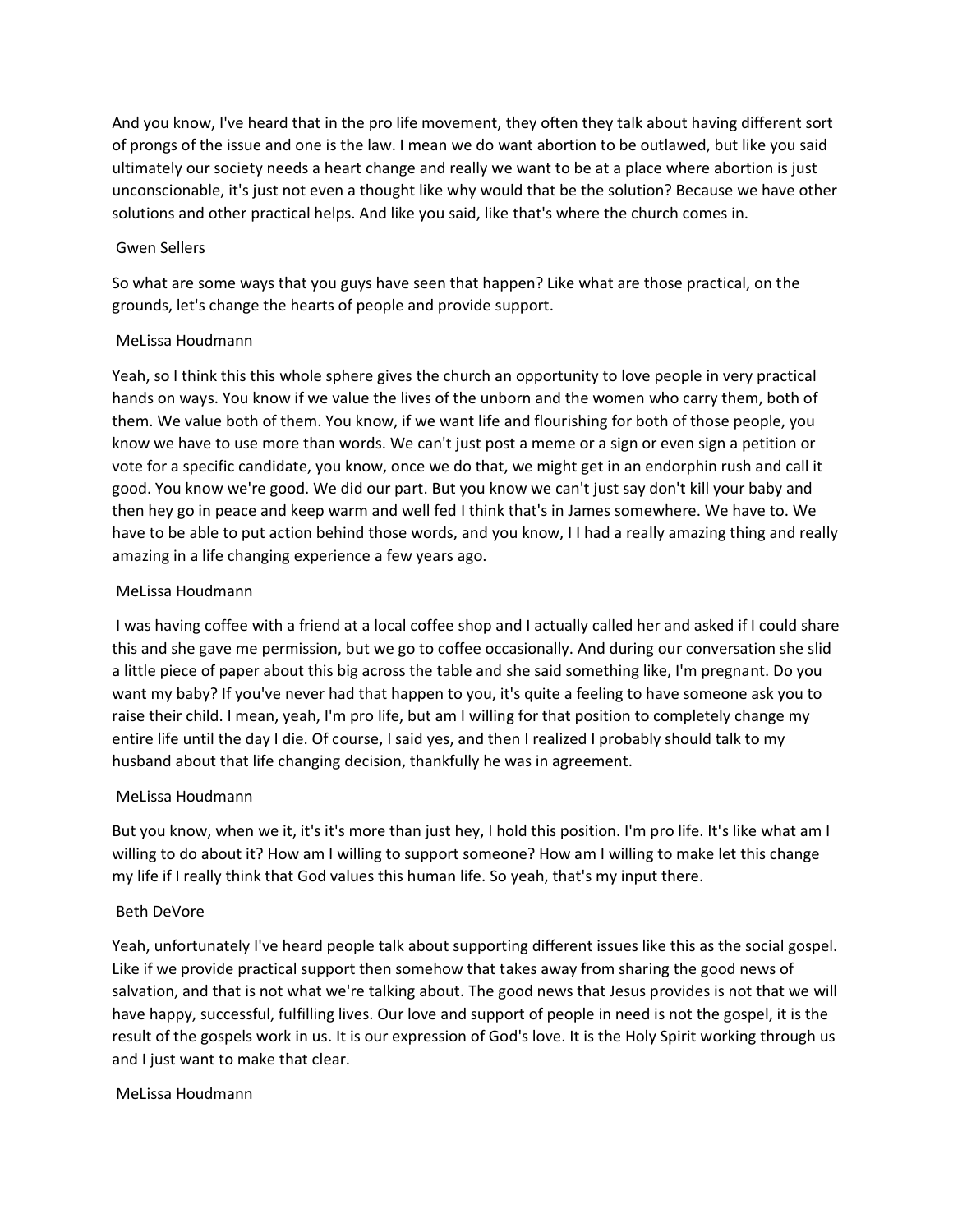Yeah, that's that's really important. That's good. Thank you, Beth. Alright you guys ready for another question?

Beth DeVore and Gwen Sellers

Yeah Alright.

MeLissa Houdmann

How can we support women who are experiencing an unwanted pregnancy? Or maybe just you know, a surprise?

#### Gwen Sellers

Well, I mean, I think one thing is just, you know, organizations in general, most cities have a local, or, I assume most cities have a local pregnancy center. So I mean we can donate money. We can also donate our time. I know someone who volunteers as she's a nurse and so she volunteers at the pregnancy center. Those types of centers have like counselors and things like that. Beth, I know you have some organizations in mind.

#### Beth DeVore

Yeah, I'm thinking back to when I was in the dorm in university and a girl across the hall for me became pregnant and she was in ROTC and back then you could not be pregnant in ROTC and we happened to go to a Catholic college so and she was Catholic. And obviously, abortion is not an option and I didn't know her that well and I didn't know what to do, but a mutual friend of ours stepped up and she said you are having that baby and I'm going to be with you every step of the way. And that was just awesome that she was there for her.

#### Beth DeVore

Since then more organizations have started to realize hey, these girls in college who get pregnant, they have very little support. They there they often feel they either have to drop out or they have to have an abortion. And fortunately, there's more answers. There's an organization called Women Deserve better and they have a website that includes information for college students, some of it is you know how do I find a babysitter and things like that? And some of it is really helpful tips and explanations of their legal rights under Title 9, which includes everything from you know what if you miss a test to can I go back to playing soccer after I have my baby? And I think that's just awesome because you're in this position where you don't know what's going on. You have all these responsibilities and there's a lot of money at stake with college, and to have someone there to help along the way is a big relief.

# Beth DeVore

And fortunately is the military is also making changes. The army just came out with better pro family regulations. Like if both spouses are active duty, one of them is exempt from deployment from a year when a baby is born. There are now extended bereavement leaves depending on how far along the pregnancy was. If there was a miscarriage and honestly if there was an abortion as well, to give the parents time to recover from that.

#### Beth DeVore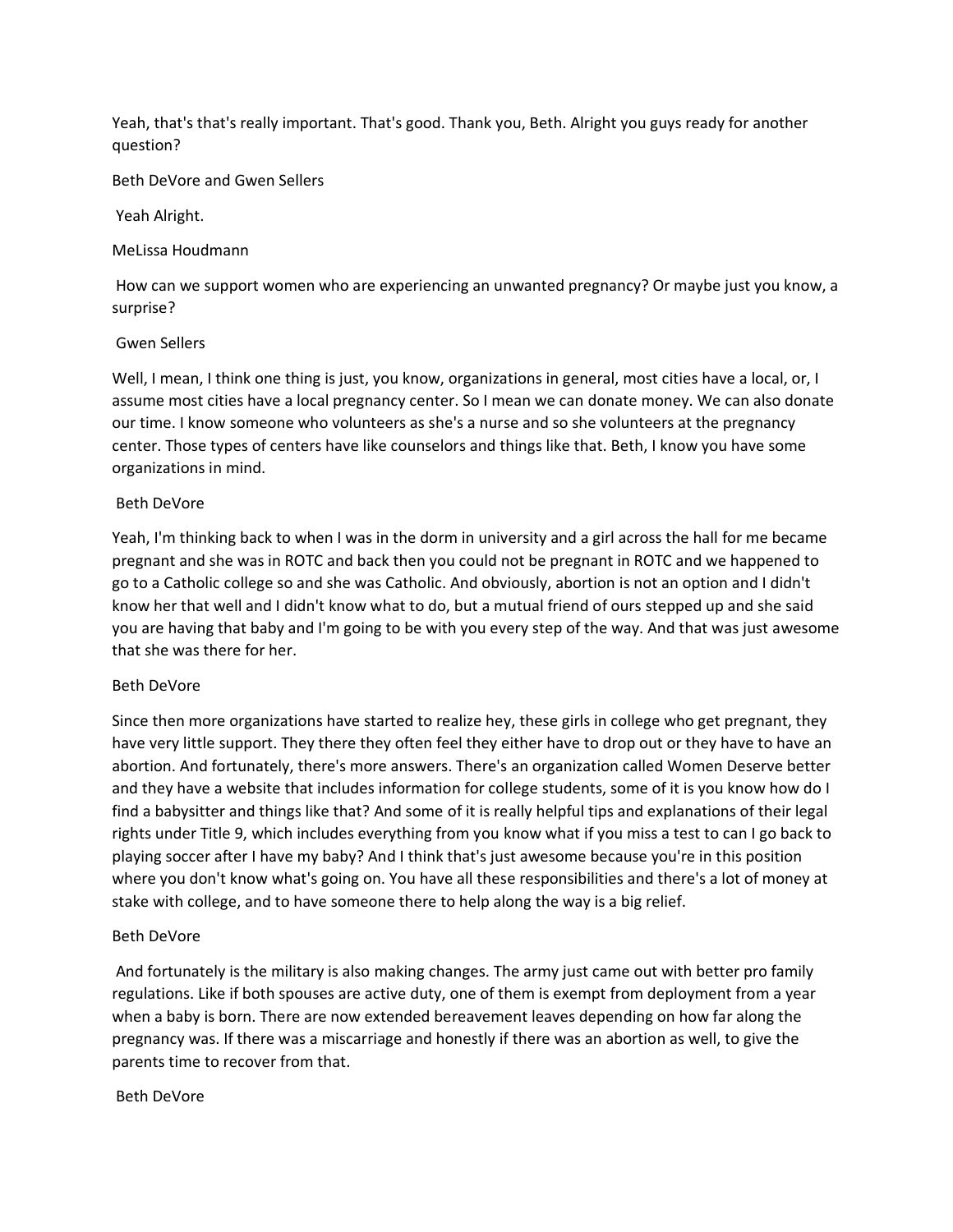Our own Air Force Academy up the road is making pretty big changes because it used to be cadets could not have any dependents and the women didn't. The female cadets didn't know what to do. They could drop out, have the baby and adopt the baby out and hope that they could get custody again once they graduated. Or they could quietly have an abortion and that happened way, way more often than we think and that is, it is great to see the military recognizing that the kids do matter, the parents matter and making sure that that they can be together. And it certainly makes the military environment more healthy.

# Beth DeVore

There's adoption and foster care, and my son is adopted, and I think we talked last time about the incredible grace and sacrifice of the birth mother who gives their baby up for adoption and I know we have been very much blessed by our son's birth mother sacrifice and I know that was very hard for her. And I hope we have sufficiently honored her sacrifice.

#### MeLissa Houdmann

I think you have. You've raised a good son. Oh, another thing that I think is kind of maybe plays in here a little bit is organizations that help with child sponsorship or in areas of poverty and a lot of abortions happen in those communities because there's it seems like there's no other option. I mean, I can't feed the kids I have. How can I add another, and so Compassion and other organizations are really working towards helping single moms or even family units in intact family units. So I'm really grateful.

Beth DeVore

MeLissa,can I ask a question?

MeLissa Houdmann

Yeah.

Beth DeVore

How many compassion kids do you have now?

#### MeLissa Houdmann

I think we have six. We kind of figure we kind of figure we can't have kids of our own, so we just gotta support other people's. You know, but I love them each. I love them each. And another thing. Gwen I we got a question last Saturday, I was assigning questions, for Got Questions and a question came in that sometimes I think you ladies will agree with me. Sometimes a question hits you a little harder than others, and maybe you think about it for a while and you're like OK. This this one I need to pray on this and I want to pray for this person. This particular question came from a young man in college and his, his girlfriend was going to have an abortion and he would didn't want her to have an abortion, but he's like what do I do? What are what can I do? How can I persuade her, you know? And so maybe I could you talk about that a little bit from your counseling perspective maybe? What kind of counsel you would give him? Like what personal support would you give him?

Gwen Sellers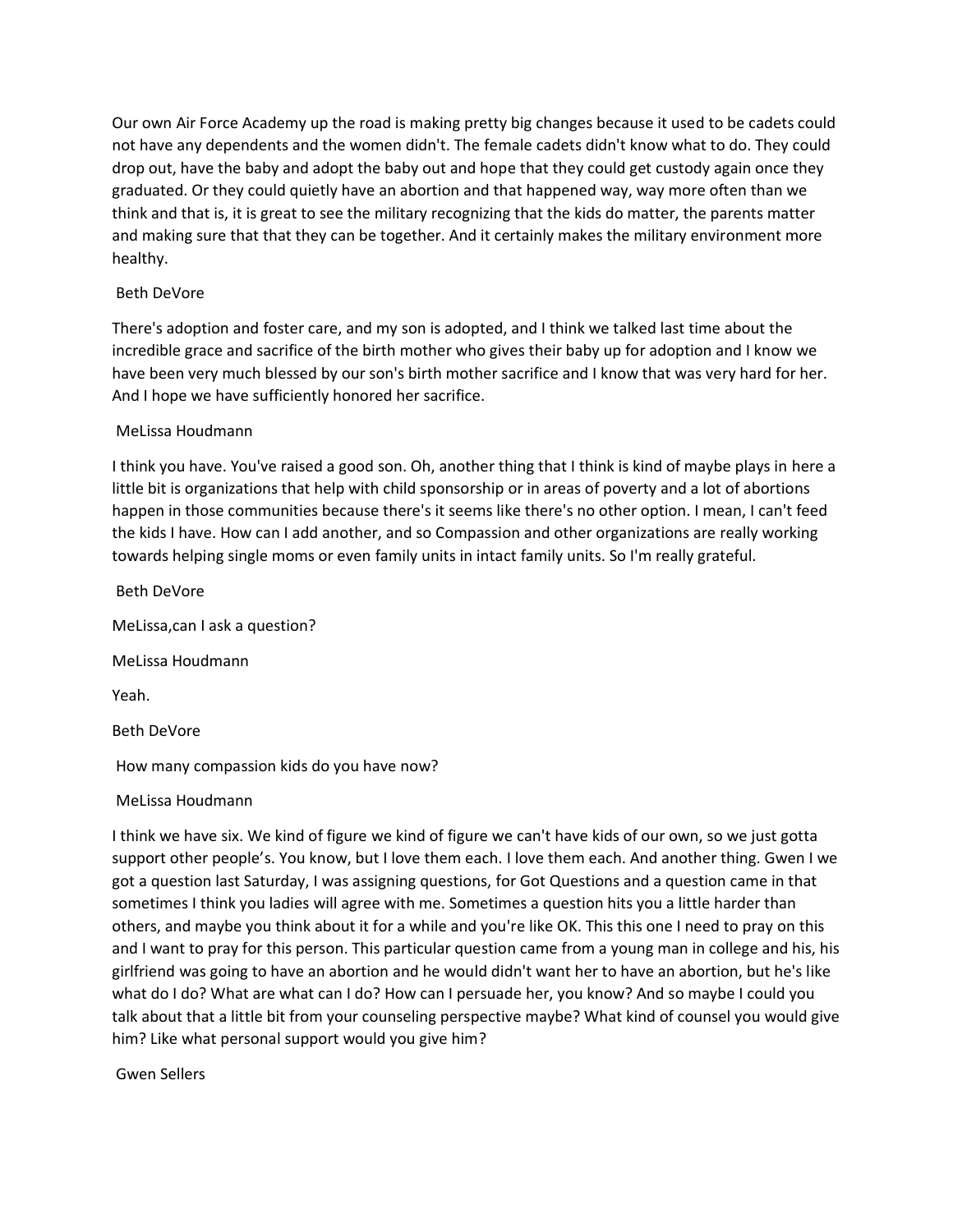Yeah, I mean, well, I think you and I talked about this a little bit before the podcast. And I think you know your first instinct was to tell him to pray for her, and that is definitely step number one. I mean if if something good is going to happen in this situation, it's going to be from God, so praying for her, praying for himself, and then, you know, talking to her and to try to change her mind. But I think doing it in a way that's empathetic, that understands her concerns and recognizes them, and then offers different options.

# Gwen Sellers

I think sometimes women in that situation feel like there is no other solution. The only solution is to terminate the pregnancy when often that's just not true. You know there are these pregnancy centers that provide support. Or maybe this guy you know. Like maybe when she finds out oh wow he he wants to be a father. You know, and he would provide financial support or his family would or her family would you know there are just all these things that when you're surprised or afraid, you don't think of. So if he offered those kind of resources to her, and then I think you know, maybe he could encourage her to go to a pregnancy center with him where she could get a sonogram.

# Gwen Sellers

You know, like with your friend. I think often times when a woman actually sees the baby and it looks like a baby, that triggers something and and it becomes real. And also those are the places that you know that have support and that have those networks to connect you to or local churches to connect you to, and I think to just for himself going to a center like that or going to a counselor.

# Gwen Sellers

Unfortunately, in our culture the fathers are often overlooked. You know it's presented as this is the woman's choice and the woman's responsibility. And that's just that's sad. I mean, you know I agree with when a woman has a baby, yes, the father should be responsible. He should, he should help pay child support and he should do those things, but he should also be responsible and involved in the decision. That's his child. So the decision to abort, to adopt, you know, all of those things. The father should be responsible for that and should be invited into that.

# Gwen Sellers

I think there are a lot of men who really want to be invited into that, and they're stuck in a hard place too. If they want to support this woman, but they also have feelings for the child. So yeah, so I guess just for him I would say find that local pregnancy center because my guess is they have counseling for mom and dad and they have resources that might change her decision. And yeah, and like we started with prayer is what he needs most.

# MeLissa Houdmann

Our local pregnancy center has a counselor for the guys, for the dads because ultimately sometimes they don't get a say, and they need to get help too, so any uh post abortive counseling, I would encourage him as well in that. So Beth, do you have anything to add to that?

# Beth DeVore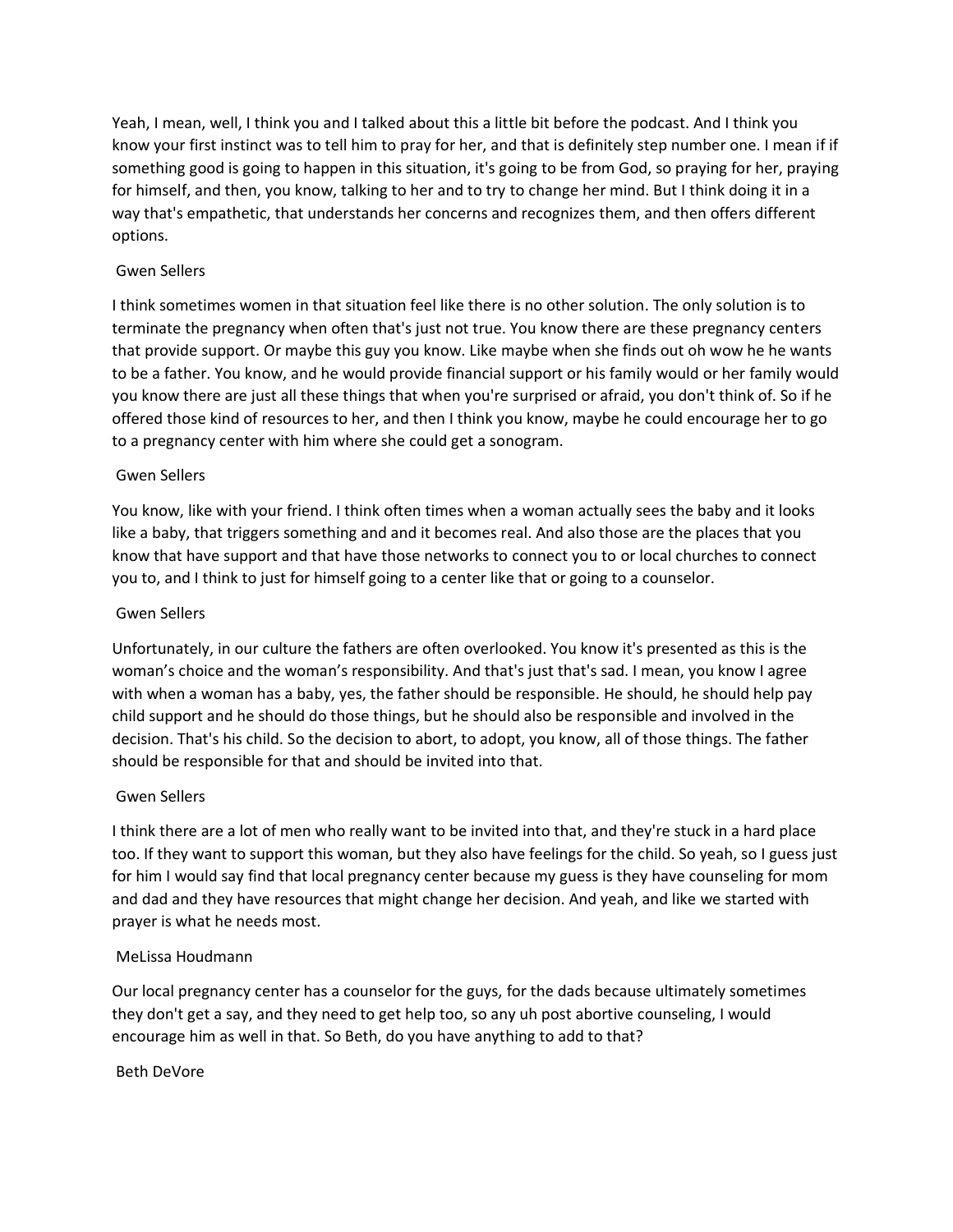No, those are great and I think they're equally, that's equally great information for just the friend of the person who's having an unplanned pregnancy to offer to be there too, as my friend did with our classmate in college to say you know, I'm not going anywhere. This is going to be OK.

MeLissa Houdmann

Right. I'll walk with.Thank you.

## Beth DeVore

Yeah, shortly after we adopted our son, I showed up at the women's group and my friend who had seven kids 7 and under and was pregnant with twins looked at me and said you're bringing him to my house tomorrow afternoon. And you're taking a nap.

MeLissa Houdmann

I love that, that's great.

Beth DeVore

I said, and I felt so much better knowing that I had that support system.

#### MeLissa Houdmann

Beth back then I would come do your laundry, but I'm not going to do that now, 'cause he's like 20 now so. He can do his own laundry. Alright, anything else you ladies want to talk about in regards to that?

## Beth DeVore

I just wanted to speak to friends who have already had an abortion. I've been in that position as well and of course it depends on where they are in their their journey and their understanding. But thinking of one particular friend who hadn't been able to process that it was wrong yet, and to go into it without any judgment to be supportive to quietly and respectfully hold your your understanding that it was wrong without being argumentative, without being hurtful and kind of wait and then be there. It turned out that we were at a retreat and she saw a bumper sticker that said I'm pro choice before conception, and that's what made the light bulb go off. Oh OK, that was wrong. But then you know just to continue being there and and supporting her without supporting the decision and loving her and not being afraid of what she did and not being afraid of consequences.

MeLissa Houdmann

Right?

Beth DeVore

But focusing in on her.

# MeLissa Houdmann

Yeah, I I heard a statement the other day at a conference. It was like sometimes our withness can be a great witness. You know, as I walk with you, as I'm next to you, as we're rubbing shoulders together in a situation that can often just lead someone to the Lord. So I think that's phenomenal.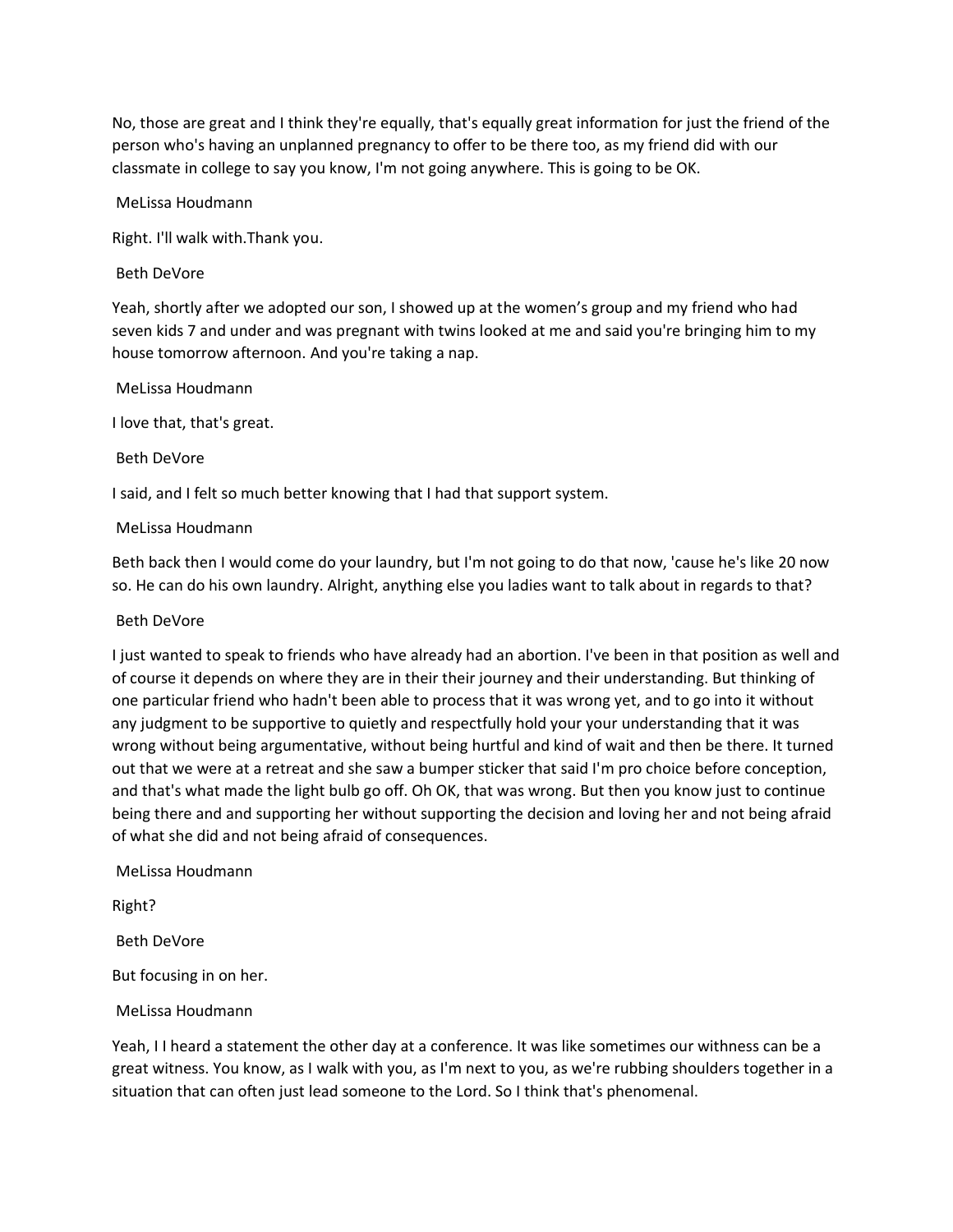#### MeLissa Houdmann

OK, we have one last question and this one is, what is the best way to present the Pro life point of view in the public square or public sphere? So I'll I'll throw something out here. I'm the social media manager for Got Questions and man, social media can be an ugly place, so I would encourage my fellow believers to post caring and kind things regarding this pro-life issue. You know, is every post cloaked in love and kindness. Does every post speak the truth and by your post are you bringing someone toward the Gospel of Jesus?

# MeLissa Houdmann

Someone who doesn't know him and ultimately sometimes it's, it's not that way, so I would encourage all of us to, if you're posting a meme or a post, or you're sharing a link, think twice and cloak that post in the love of Jesus. So what about the rest of you.

# Beth DeVore

Well, to piggyback on that, my last podcast was with Pastor Doug and he talked about being kind on social media. Highly recommend the podcast and his book, going in further or to the other direction about pro abortion advocates who get belligerent. And I would go to Luke 6, which is Jesus's Sermon on the plain and it is all about when someone attacks you for your faith, the response is love, forgiveness, seek their the best in their lives and then love them and then forgive them. And then seek the best in their lives and he goes on for several verses. It's very. He was very serious about it and screaming back being fearful, that's not going to help anybody. It's certainly not going to change their minds. It's only going to widen the divide. So please, please think twice before you respond to your friends meme or comment about women's rights and yeah love, forgive them and seek their best.

# MeLissa Houdmann

I had to do that this morning Beth, that's so funny and I totally knew we were going to do this podcast and I still had to think twice and put my mouse down and walk away. And you know what? That's nothing wrong with that, right? Or Gwen do you have anything you'd like to share with us?

# Gwen Sellers

Well I think for me one thing that comes to mind is is what we were talking about that before of putting feet to your faith or like you said you know your withness is your witness. And I mean I we can say all these things on social media but how often is our mind really changed by that? So you know I what we say in public is definitely important, but I think it's backed up by what we do in private. You know when someone thinks like oh well Christians think this or they do that. What happens when they come to your church? So if they think you know someone thinks oh Christians are mean and judgmental when that unwed mother shows up to your church and instead she's met with grace and love and with people who say wow we want it like how can we support you? What do you need? What kind of baby shower you know can we throw you? What resources can we connect you with? How can we support you in discipleship? Can we babysit your kid? Can we do laundry for you?

# Gwen Sellers